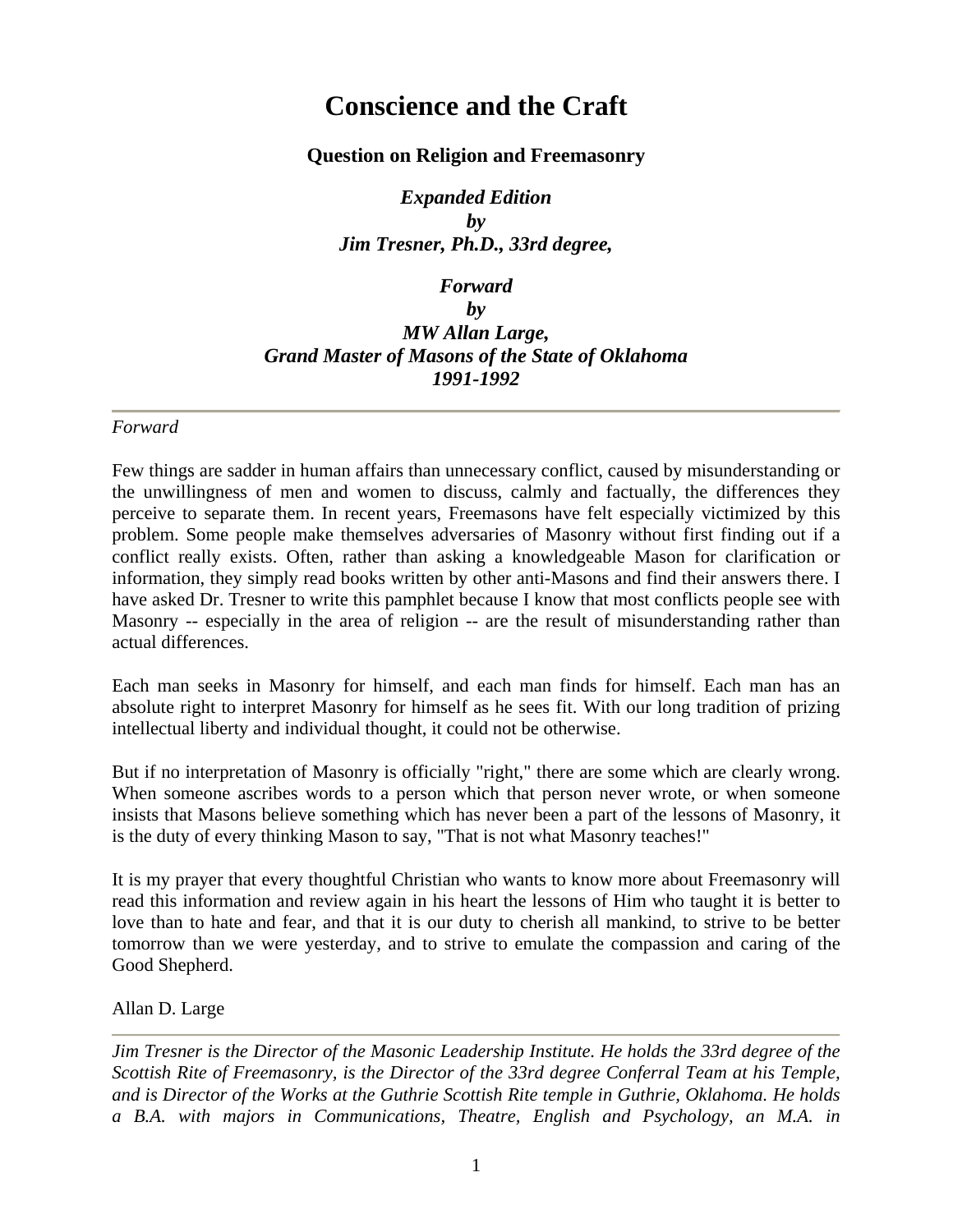*Communications Theory, an M.B.A. and a Ph.D. in Business Communications. He has served on the editorial board of "the Scottish Rite Journal," is on the staff of "the Oklahoma Scottish Rite Mason," serves as a video script consultant to the National Masonic Renewal Committee, and is editor of "The Oklahoma Mason." He is considered a scholar in the interpretation of Masonic Symbols and ritual and has authored numerous articles, video scripts and booklets on Masonic subjects -- A.L.* 

# **Conscience and the Craft**

# **Question on Religion and Freemasonry**

*Expanded Edition by Jim Tresner, Ph.D., 33rd degree,* 

I undertake this task with considerable diffidence. Indeed, was it not for a belief that it is sinful to be silent when misunderstandings create pain and confusion, I would probably decline. The world of Masonry is vast, complex and rich, but it is as nothing compared to the immense sweep and scope of thought, faith, history and culture contained in the word Christianity.

As a professed and professing member of the Christian (Disciples of Christ) Church, I have never found any conflict between the lodge room and the sanctuary. And indeed as the Reverend Doctor Norman Vincent Peale, one of the best known Christian and Masonic authors of today has remarked, there can never be conflict between Christianity and any other organization which constantly urges its members to live a moral life.

Following are some questions often asked by those who are not members of Masonry. The responsibility for the answers is my own, although, I have tried to draw from the best known and most respected Masonic writers.

#### **Is Masonry a religion?**

No, not by the definitions most people use. Religion, as the term is commonly used, implies several things: a plan for salvation or path by which one reaches the after-life; a theology which attempts to describe the nature of God; and the description of ways or practices by which a man or woman may seek to communicate with God.

Masonry does none of those things. We offer no plan of salvation. With the exception of saying that He is a loving Father who desires only good for His children, we make no effort to describe the nature of God. And while we open and close our meetings with prayer, and we teach that no man should ever begin any important undertaking without first seeking the guidance of God, we never tell a man how he should pray or for what he should pray.

Instead, we tell him that he must find the answers to these great questions in his own faith, in his church or synagogue or other house of worship. We urge men not to neglect their spiritual development and to be faithful in the practice of their religion. As the Grand Lodge of England wrote in "Freemasonry and Religion", "Freemasonry is far from indifferent to religion. Without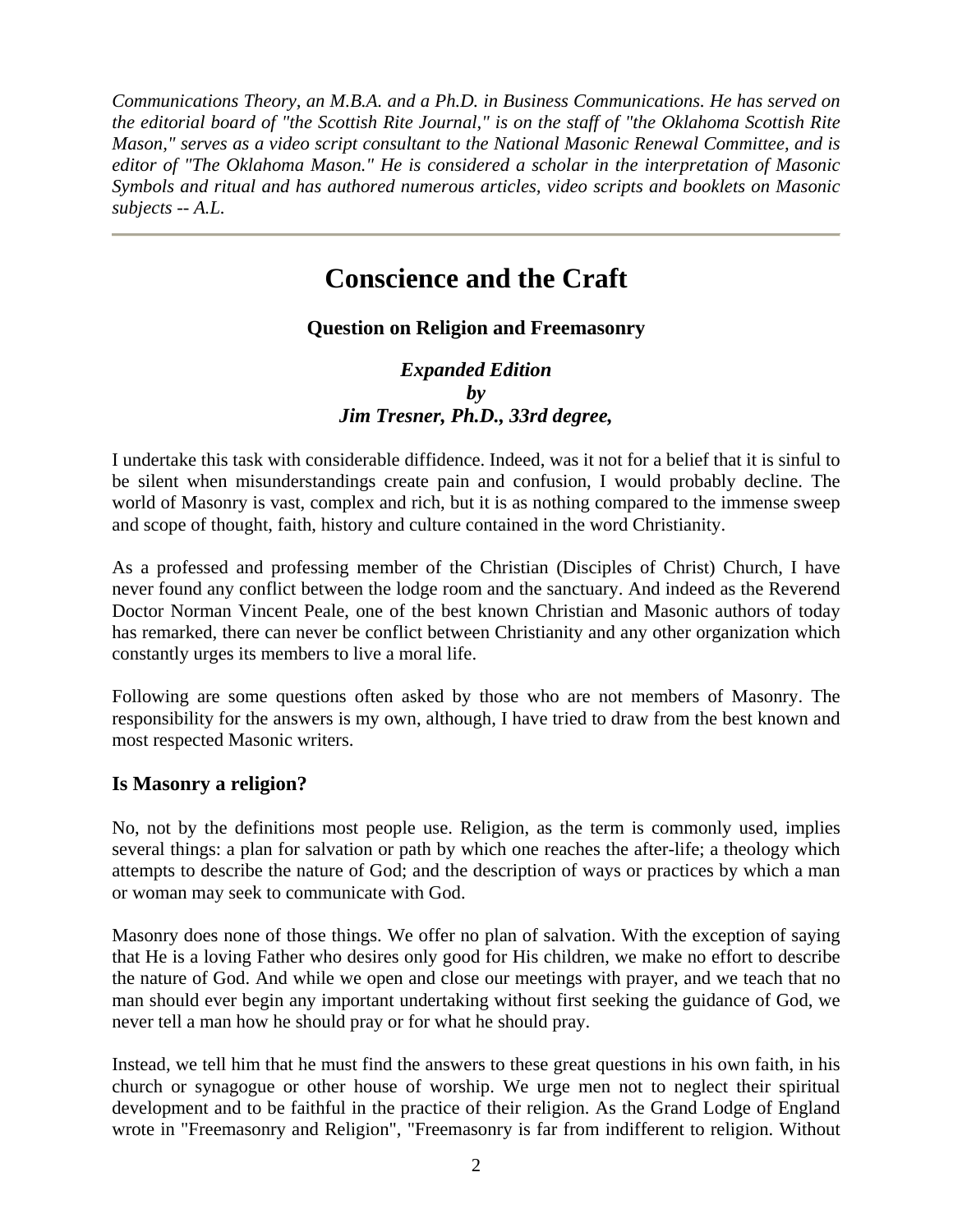interfering in religious practice, it expects each member to follow his own faith, and to place above all other duties his duty to God by whatever name He is known." Masonry itself makes only a simple religious demand on a man--he must believe that he has an immortal soul and he must believe in God. No atheist can be a Mason.

# **Why are Masonic buildings called "Temples", doesn't that suggest a religious building?**

Webster's New Twentieth Century Dictionary provides a definition for the word "temple" which is as good an explanation as any: "a building, usually of imposing size, serving the public or an organization in some special way; as, a temple of art, a Masonic temple"

## **Have some Masonic writers said that Masonry is a religion?**

Yes, and again, it's a matter of definition. If, as some writers have, you define religion as "man's urge to venerate the beautiful, serve the good and see God in everything," you can say that Masonry subscribes to a religion. But that, surely, is not in conflict with Christianity or any other faith.

## **Is Freemasonry a Mystery Religion?**

No.

The relationship (if any) between Freemasonry and the ancient Mysteries is a favorite topic of speculation among Masonic writers. Unfortunately, just as Mathematicians tend to write for other Mathematicians and Historians then to write for other Historians, Masonic writers tend to write for other Masonic writers. Many things are never explained, simply because it is assumed the reader already knows them.

Many Masonic writers say that Freemasonry uses the tradition of the Mysteries. (Others, meaning the same thing, say that Masonry is the successor to the Mysteries.) By that, we simply mean that Masonry also seeks to find men and help them develop in thought and understanding to seek enlightenment. The principles of goodness (not to be confused with the principles of salvation) compassion, concern, love, trustworthiness, integrity, a sense or "connectedness" with history-- these are the elements of the Mysteries, along with other schools of thought, preserved by Freemasonry. And they are not in conflict with any faith.

Masonry has nothing to do with the religion taught in the Mysteries. Rather, we are concerned with the ethics and morality taught there-- ethics and morality which have been ratified by Christianity and every major religion or mankind.

#### **Can a man be a Christian and a Mason at the same time?**

Perhaps the best answer is that most of us are, at least in the United States. The ranks of Masonry have been and are distinguished by many of the outstanding religious leaders of America. A quick scan through out the book "10,000 Famous Freemasons", gives us these names from history, among many others.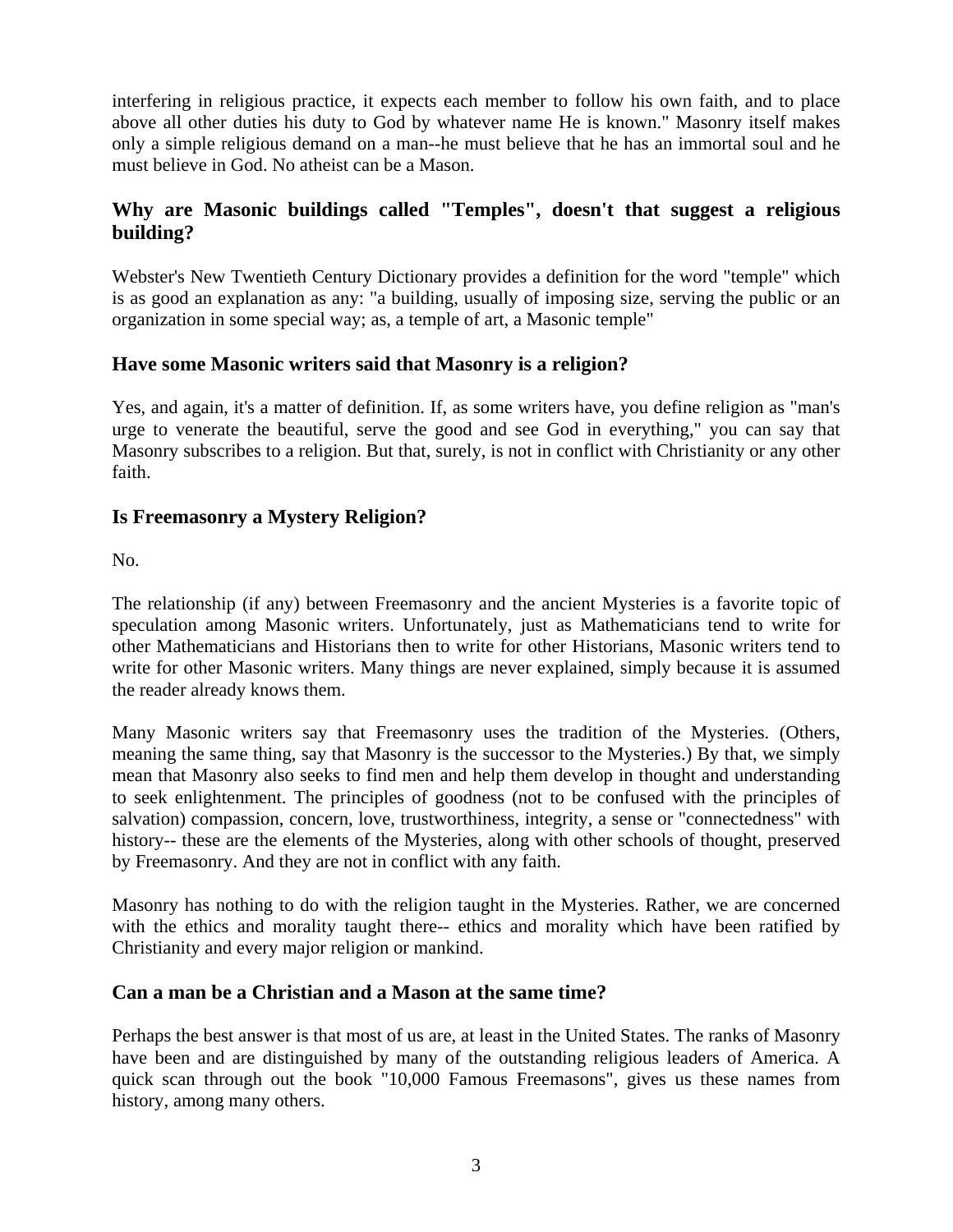- Rev. Charles T. Aikens, who served as President of the Lutheran Synod of Eastern Pennsylvania.
- Bishop James Freeman, the Episcopal Bishop of Washington D.C., who first conceived and began the construction of the National Cathedral.
- Bishop William F. Anderson, one of the most important leaders of the Methodist Church.
- Rev. Lansing Burrows, Civil War Hero and Secretary of the Southern Baptist Convention.
- Rev. James C. Baker, who created the Wesley Foundation
- William R. White, 33rd degree, who served as President of Baylor, and secretary of the Sunday School Board, Southern Baptist Convention.
- Rev. Hugh I. Evans, who served as national head of the Presbyterian Church

It is useful on this question, to let some of America's most honored Clergy speak for themselves.

Carl J. Sanders, Bishop of the United Methodist Church and holder of the highest honor conferred by the Scottish Rite of Freemasonry, writes: "My Masonic activities have never interfered with my loyalty to and my love for my Church. Quite to the contrary, my loyalty to my Church has been strengthened by my Masonic ties. Good Masons are good Churchmen."

Dr. James P. Wesberry, Executive Director and Editor of the Baptist publication "Sunday" writes: "It is no secret that Masons love and revere the Bible nor is it a secret that Masonry helped to preserve it in the darkest age of the Church when infidelity sought to destroy it. The Bible meets Masons with its sacred message at every step of progress in its various degrees."

The Reverend Louis Gant, 33rd degree, Mason and District Superintendant of the Methodist Church writes: "Let no one say you cannot be a Christian and a Mason at the same time. I know too many who are both and proud to be both."

But we are proud, as Masons, that members of all faiths have found value in the fraternity. Rabbi Seymour Atlas, 32nd degree, and holder of some of the highest Masonic honors, writes of what he finds in Masonry: "I was brought up in a religious home, a son of a Rabbi with seven generations of Rabbis preceding me... I am proud to be a Mason who believes in the dignity of God's children and opposes hatred and bigotry, and stands for truth, justice, kindness, integrity and righteousness for all."

#### **Is Masonry Anti-Christian?**

No, Masonry is not anti ANY religion. This charge is raised by some anti-Masonic writers. Quoting Matthew 12:30 ("He that is not with me, is against me; and he that gathereth not with me, scattereth abroad."), they claim that, since Masonry does not require its members to be Christian, we are actively anti-Christian.

First of all, of course, a reading of the entire passage makes it quite clear that Jesus was answering the Pharisees who were criticizing Him; it is not a passage which relates to the present discussion at all. Most people wouldn't agree that there are only two positions in the world-- Christian and anti-Christian. The government of the United States, the city library, even the natural gas company, all serve and employee Christians and non-Christians alike-- but no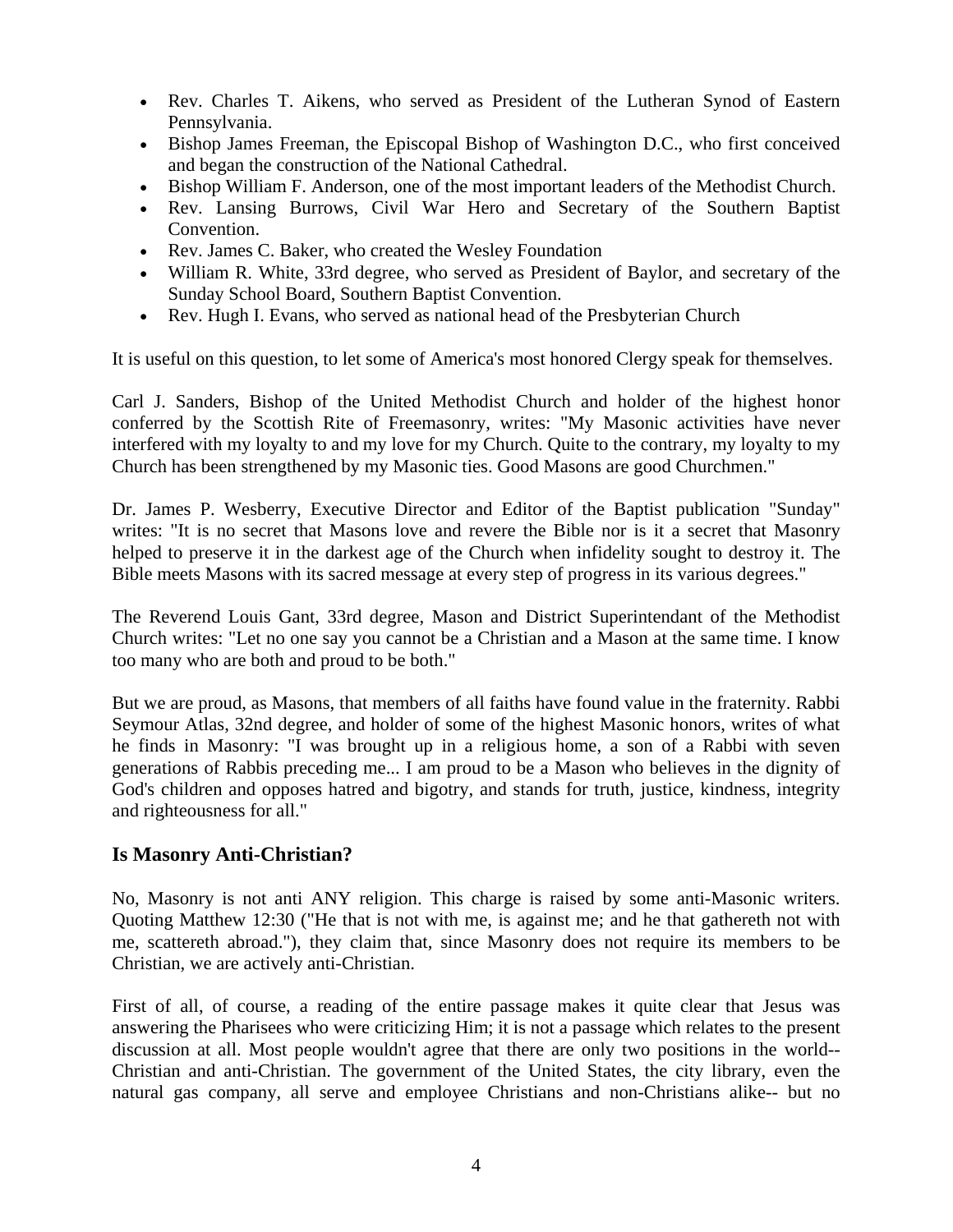reasonable person would say they were, therefore "anti-Christian." Masons encourage their members in their individual faiths, we do not oppose any faith.

## **Does Masonry have a hidden religious agenda or practice, known only to "higher" Masons?**

No, The religious position of Freemasonry is stated often and openly, and we've already mentioned it above. A Mason must believe in God, and he is actively encouraged to practice his individual faith. Masonry has no "god" of its own. Some anti-Masons have said that we are not allowed to mention the name of God in Lodge. That isn't true-- in fact that is one of the two meanings of the "G" in the square and compasses logo (the other meaning is "geometry"). It is true that we generally use some other term, "Grand Architect of the Universe" is most common, to refer to God. That is done only to avoid giving religious offense to anyone whose faith refers to God by another name. But the God to whom Masons pray is the God to whom all Christians pray.

## **But haven't some Masonic writers said that the information given in the early Masonic degrees is incomplete or even misleading?**

Again, it's a matter of Masonic writers writing for those they assume have a background knowledge. Another way we say the same thing is "Masonry is a progressive science, revealed by degrees." There's nothing astonishing, and certainly nothing sinister in that. ALL knowledge is gained bit by bit, and this is especially true in ethics and morality. A minister, who gave a new member of the church a copy of the works of, for example, Cyprian, Clement of Alexandria, and Origen, and said "When you've mastered those, let me know," would do very little good. Instead, Masonry introduces the idea of ethics and morality, and gives some practical instruction in each. But then it says to the Mason, "We teach by symbols because symbols can be constantly explored. Think about these things, read what others have written. Only in that way can you make the knowledge and insight really your own." Masonry tries very hard to raise questions, and to help its members acquire the tools for thought-- but we do not try to give answers.

# **Why is it so hard to find an official statement of Masonic dogma?**

Because there isn't such a thing. We've already mentioned everything Masonry has to say officially on the topic. To go further, as an official position would deny a man his right to think for himself and his right to follow the dictates of his own faith. Each Mason has a right to seek Masonry for what he wants to find. It is his right to believe as he wishes; BUT it is not his right to force that belief on others.

## **But isn't the Masonic scholar Albert Pike's major book entitled "Morals and Dogma"?**

Yes. As is clear from his writings, however, Pike using the word in its original Greek sense of "that which I think is true." or "that which has been thought to be true," not in the modern sense of "this is what you are required to believe."

And the question of "Morals and Dogma" brings up an important point. Anti-Masonic writers are forever "discovering" something they find shocking in the book, largely because they don't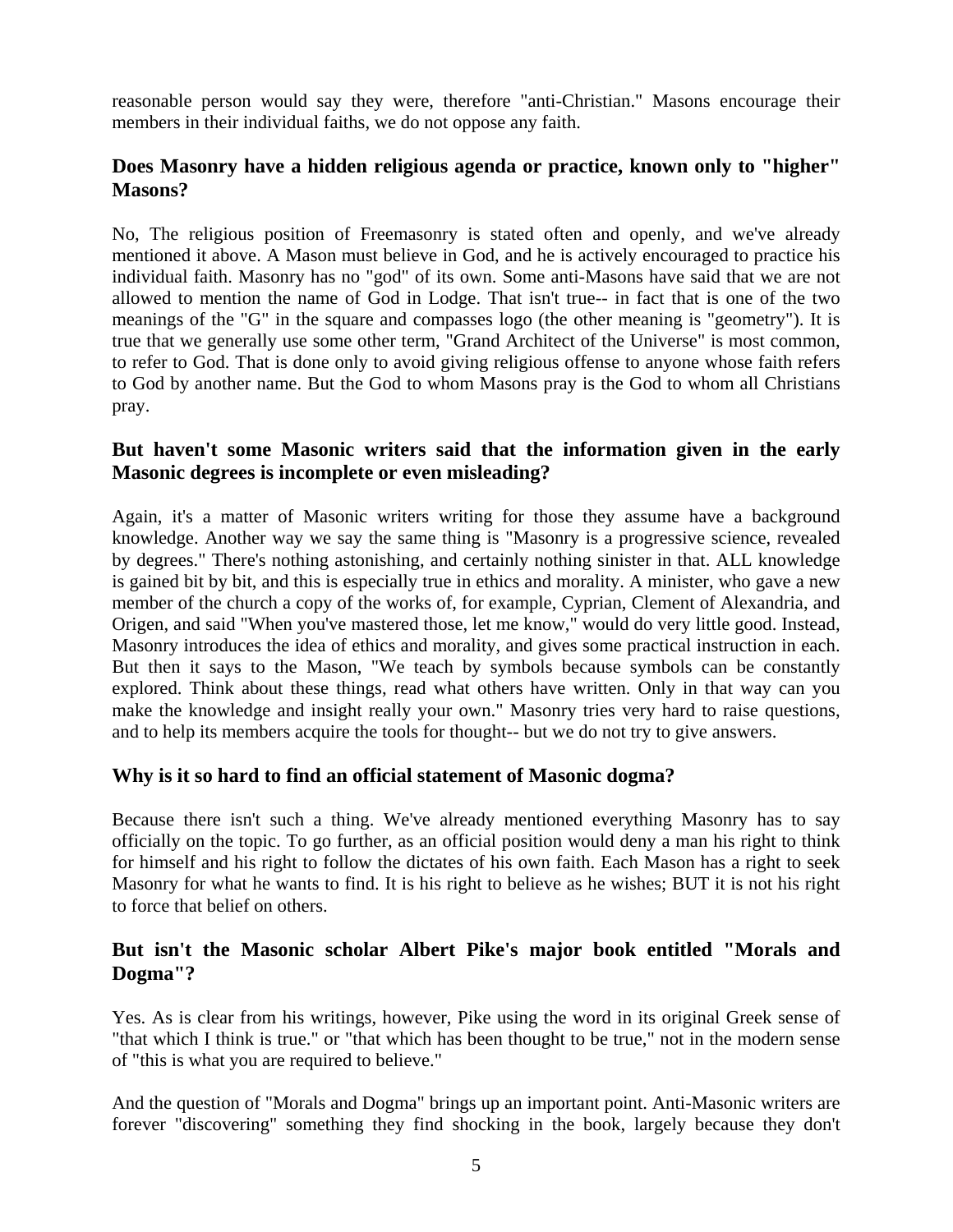understand what kind of book it is. Pike was attempting the almost impossible task of surveying and condensing the whole history of human thought in philosophy into one volume. He writes about things which were believed in ancient Egypt, China, Persia-- all over the world. It's easy to take a paragraph out of context-- as one writer does with Pike's comment about the ancient Egyptian belief in Osiris-- and then insist that Masons teach and believe that all good comes from Osiris. But a history lesson is not a statement of theology.

Some of the anti-Masonic writers seem almost to deliberately twist things to make them say what they want. As an example, the same writer, takes a passage in which Pike in contrasting the immortality of the soul with the temporary nature of earthly things. To illustrate the impermanence of the body as opposed to the soul, Pike notes that, when we die, our bodies resolve again into the earth. The minerals of which it was composed may scatter far. Those minerals may be picked up again by the roots of plants, grow into food, and be eaten by other men. This, the anti-Masonic writer suggests, is pagan Masonic communion-- eating the dead! A simple illustration is distorted into a cannibal feast.

## **Which Masonic writer does Masonry consider authoritative?**

None, if you mean "authoritative" in the sense that they speak for the fraternity or that what they say is "binding" upon Masons. Each Mason must think for himself, and each is entitled to write whatever he wishes.

It's like the situation is studying government. If a person really wants to understand American Government, he or she almost has to read Madison's and Hamilton's "Federalist Papers" as well as de Tocqueville and the History of the Constitutional Convention. But none of those things are the law-- they are just commentaries on the way the law was made, and the thinking of the people who wrote the Constitution.

It's like that with Masonic writers. Some have a lot of value to say-- some are useless (each man can write whatever he wants, after all) -- but none of them "speaks" for Masonry. He can only speak for himself.

#### **Is there such a thing as a Masonic Bible?**

No. The Bibles sometimes called "Masonic Bibles" are just Bibles (usually the King James Version) to which a concordance, giving the Biblical citations on which the Masonic Ritual is based, has been added. Sometimes reference material on Masonic history is included. Anyone is welcome to read one.

#### **Is Freemasonry a secret society?**

No. A secret society tries to hide the fact that it exists. Masonic Lodges are marked with signs, listed in the phone book and their meeting places and times are usually listed in the newspaper. Members identify themselves with pins and rings. The only secret in Masonry relate to the ways we can recognize each other. The ritual of Masonry, the Monitor, is in print and anyone can read it. Interestingly, the anti-Masonic writers who condemn us for being a secret society are always quoting from the Monitor. If it's a secret, it isn't a very well-kept one.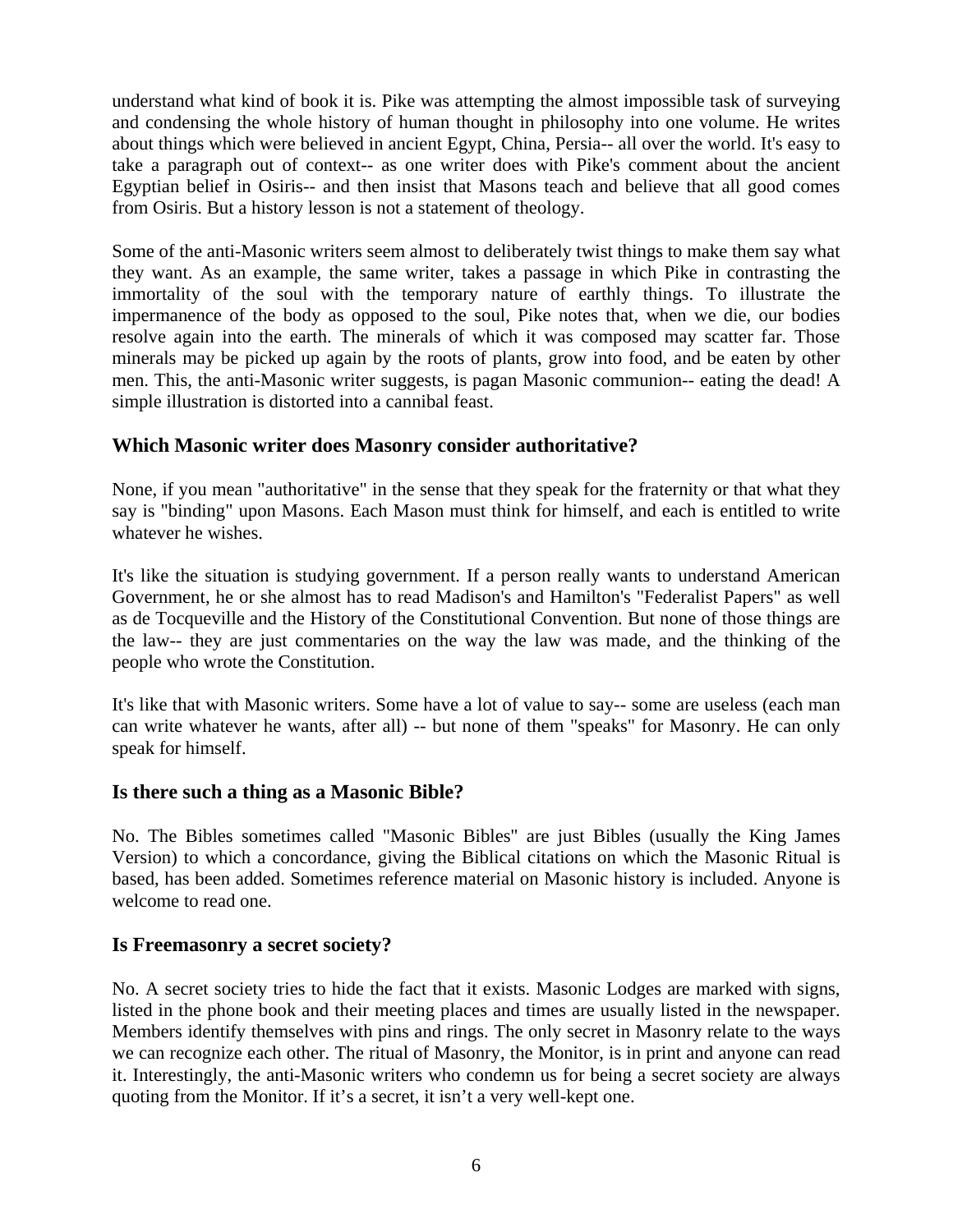#### **So what do Masons mean by "Secrecy?" What kind of secrecy do we teach?**

The first and most important kind is the ability to keep confidences. All of us value those friends whom we can talk, "blow off steam," really open ourselves to, and still know without any question that the friend will never tell anyone else or use those moments of sometimes painful honesty against us in any way. As it says in Proverbs 11, 13 "a talebearer revealeth secrets, but he that is of a faithful spirit concealeth the matter." Masons are taught it's important to be such a friend.

The second kind of secrecy we teach is the idea of "doing good in silence." One of the degrees says it this way: "Be careful that you do not contribute to showy charities in order to have the reputation of being a charitable man, while sending away from your door the Poor whom God has sent to test you."

Secrecy, in those senses, is a virtue, and it is in those senses it is taught in Masonry.

## **Can a Christian take the vows or obligations of a Mason?**

Yes, with the exception of a very few denominations. If a Christian belongs to a denomination which forbids all vows, such as the Oath of Office of the President of the United States or the common oath of the law courts, "I solemnly swear to tell the truth, the whole truth, and nothing but the truth, so help me God," then he probably could not take the obligation. Any Christian, whose denomination does not forbid the Presidential or the court oath, or the oath taken when entering the Armed Services could take the Masonic obligation. Some anti-Masonic writers have complained about the so-called "penalties" in the Masonic obligations. Those penalties are purely symbolic and refer to the pain, despair and horror which which any honest man should feel at the thought that he had violated his sworn word.

#### **Does Masonry use symbols which are diabolical in nature?**

No. Masonry uses many symbols-- it's our primary way of teaching, as it has been the primary way of teaching from ancient times (just try teaching arithmetic without number symbols)-- but there is nothing satanic about them. Symbols mean what the person uses them to mean. X may be a St. Andrew's Cross, ancient symbol of Scotland, or it may mean "multiply two numbers together" (or "10" in Roman Numerals, or "unknown" in algebra, or "don't do this," or "truce," or "Xenon" in chemistry, or "by" as in 2 x 4 board, or "this is the spot," or even "railroad crossing"). It depends on the meaning in the mind of the person using it.

It's the same for Masonic symbols. We sometimes use the five-pointed star, for example. Some people chose to see that as a symbol of witchcraft. It's their right to use it that way in their own thinking if they wish. But we use it as a symbol of man, because that is its oldest meaning (the five points refer to the head, the hands and the feet). The five-pointed star, with one point downward, is used by the Order of the Eastern Star. Some anti-Masons like to see it as a symbol of the devil. But it's also known as the "Star of the Incarceration," with the downward-pointing ray representing that moment when God came down from Heaven and was Incarnate by the Holy Ghost. And it is in that meaning it is used by the Eastern Star ("We have seen His star in the East, and are coming to worship him").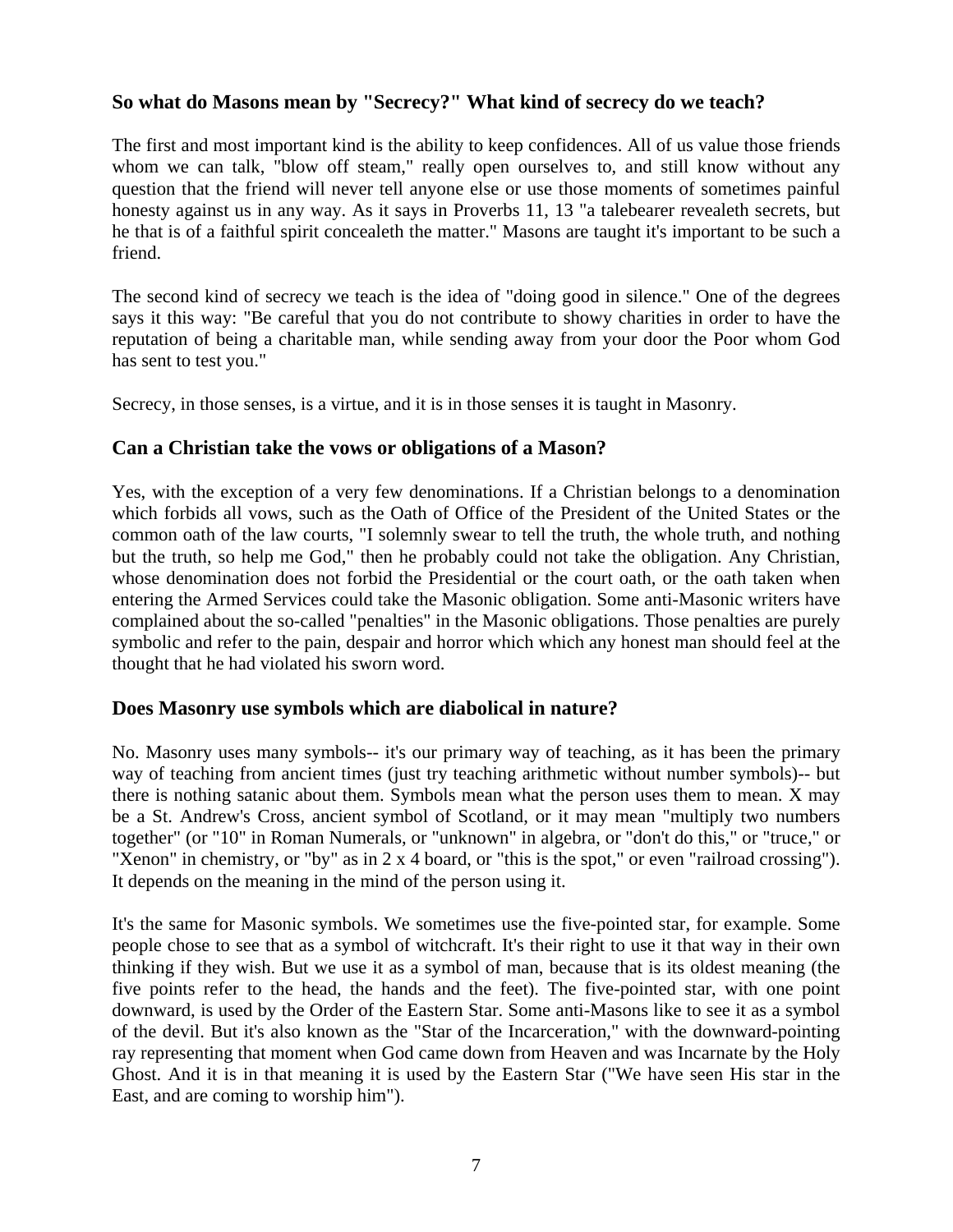# **But don't some writers say that in the 30th degree of the Scottish Rite the room is filled with diabolical symbols and the candidate comes face to face with Lucifer?**

Some anti-Masonic writers have said that, but it isn't true. First of all, they mistake a stage-set for a sanctuary. The Degrees of Masonry are plays, some set in the Lodge room and some using full stage settings. The message of the 30th degree is that man should think about death, (not avoid the thought fearfully), and realize that death is not frightening but a natural process. So the setting contains traditional symbols of death, like black curtains and the drawing of a mausoleum.

But the material which these writers quote as coming from the 30th degree doesn't. They generally quote from the anti-Masonic book "Scottish Rite Masonry Illuminated". The anonymous author of the book wildly changed materials wherever he wished-- even some of the names of the degrees are wrong.

Although the book is presented as a ritual of the fraternity, you need only read through his introductory notes or end notes to realize that he intends it as an attack of Freemasonry, which he calls "a tissue of fearful falsehood."

The book is generally quoted by writers who insist that, instead of quoting anti-Masonic materials, they are using only material, written by and/or published by Masons for Masons." Perhaps they have not read the notes.

# **Is Masonry "guilty" of teaching toleration?**

And proud of it! It seems a strange accusation, but anti-Masonic writers often charge that we accept people with many different religious viewpoints as Brothers. They are correct. Jesus did not say to us, "A new commandment I give unto you, that you love one another-- as long as he goes to the same church you do, or belongs to the same political party." Yet one anti-Masonic writer claims that this toleration is the blackest sin of Masonry. Toleration, he says, "springs from pits of hell and from the father of lies, Lucifer." When you consider what intolerance has produced in the world-- the Inquisition, the burning or Protestants at the stake, the horrors of Hitler, the mass murders of Stalin, the "killing fields" of Cambodia, the massacre of the inhabitants of Jerusalem by the Crusaders-- it is hard to believe that toleration springs from the devil.

#### **Does Freemasonry teach that man can be saved by good works?**

That charge is sometimes leveled against us by anti-Masons who mistake both the nature of Masonry and the meanings of its ritual. Salvation is not a grace which Masonry can or does offer. As the Reverend Christopher Haffner points out in his book, "Workman Unashamed: The Testimony of a Christian Freemason", "Within their Lodges, Freemasons are not concerned with salvation and conversion, but with taking men as they are and pointing them in the direction of brotherhood and moral improvement. Insofar as the Order is successful in this aim, it is content, and leaves the member to devote himself to his own religious faith to receive the grace of salvation."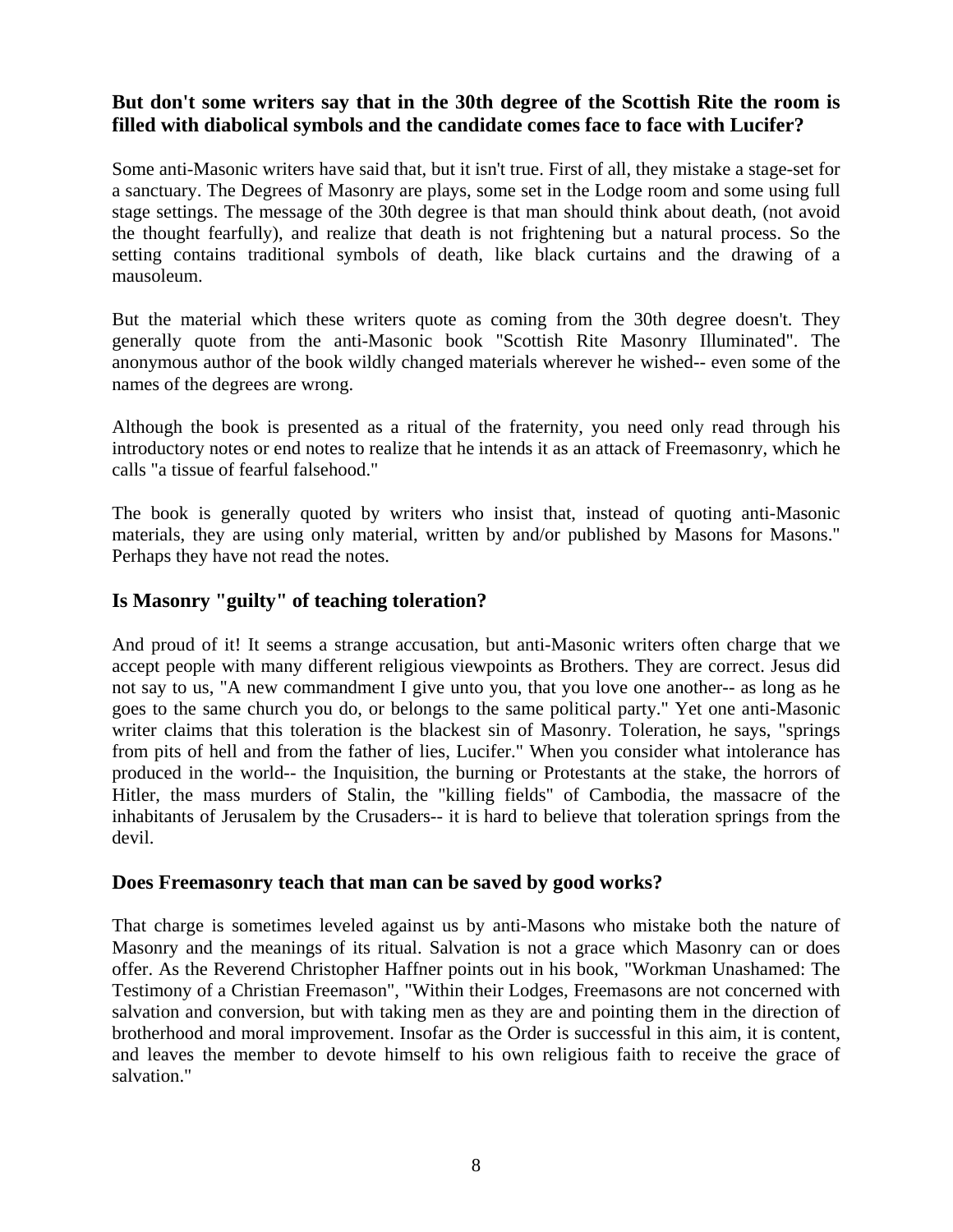In most Masonic rituals, the candidate is reminded of that even before he steps into the Lodge room for the first time. A typical example reads: "You are aware that whatever a man may have gained here on earth, whether of titles, wealth, honors, or even his own merit, can never serve him as passport to heaven; but previous to his gaining admission there he must become poor and destitute, blind and naked, dependent upon the sovereign Will of God; he must be divested of the rags of his own righteousness, and be clothed in a garment furnished him from on high.

#### **Is a Masonic service a worship service?**

No. Except, perhaps, in the sense that, for a Christian, EVERY act is an act of worship. Our meetings open and close with prayer, Masons are encouraged to remember that God sees and knows everything that we do, and the Bible is always open during a Masonic meeting. But it is a meeting of a fraternity, not a worship service.

And that brings up one of the most ridiculous charges sometimes made against us-- that our members are "really" worshiping a demon or some pagan god such as the Baalim, Bel, Osiris, Mendes, Pan, etc. -- only they don't know it! But you cannot worship something with out knowing it. The act of worship is an act of full concentration, knowledge, and devotion-- "with all thy heart and with all thy soul and with all thy mind." We honor and venerate GOD, not the Adversary.

One example will serve to show the complete lack of foundation of these kinds of charges. The charge of worshiping a demon usually involves one named "Baphomet." Historians know the origin of the story.

In brief, during the middle ages, a military monastic order known as the Knights Templar grew very wealthy. King Philip the Fair of France and the Pope, wanting to confiscate their treasure, had them thrown into prison and accused of heresy (the only charge that would allow for the confiscation of the property) in 1307. Philip, fearing that the Inquisition would be too gentle (!) had his own commissioners involved. After years or horrible torture, some of the knights signed confessions-- of anything their torturers wanted.

They were burned at the stake.

A standard part of the pre-written confessions was worshiping an idol named Baphomet (language scholars tell us that "Baphomet" was a term for "Mohammed" in the Middle Ages). You can read the full story in any good historical account of the period.

So, "Baphomet" wasn't the name of a demon, the Knights Templar did not worship him/it, their "confessions" were obtained under torture and, at any rate, a false charge used to steal from and murder military monks in A.D. 1307 has nothing to do with Freemasonry.

# **Did Albert Pike really say that all Masons were secret followers of Lucifer?**

No. In many anti-Masonic books you'll see what is supposed to be a quotation from Pike, saying that all Masons of the "Higher Degrees" are secret worshipers of Lucifer or that we regard Lucifer as God. The historical fact is that those words were written in 1894, three years after Pike's death. They were written by a notorious atheist and pornographer named Gabriel Jogand